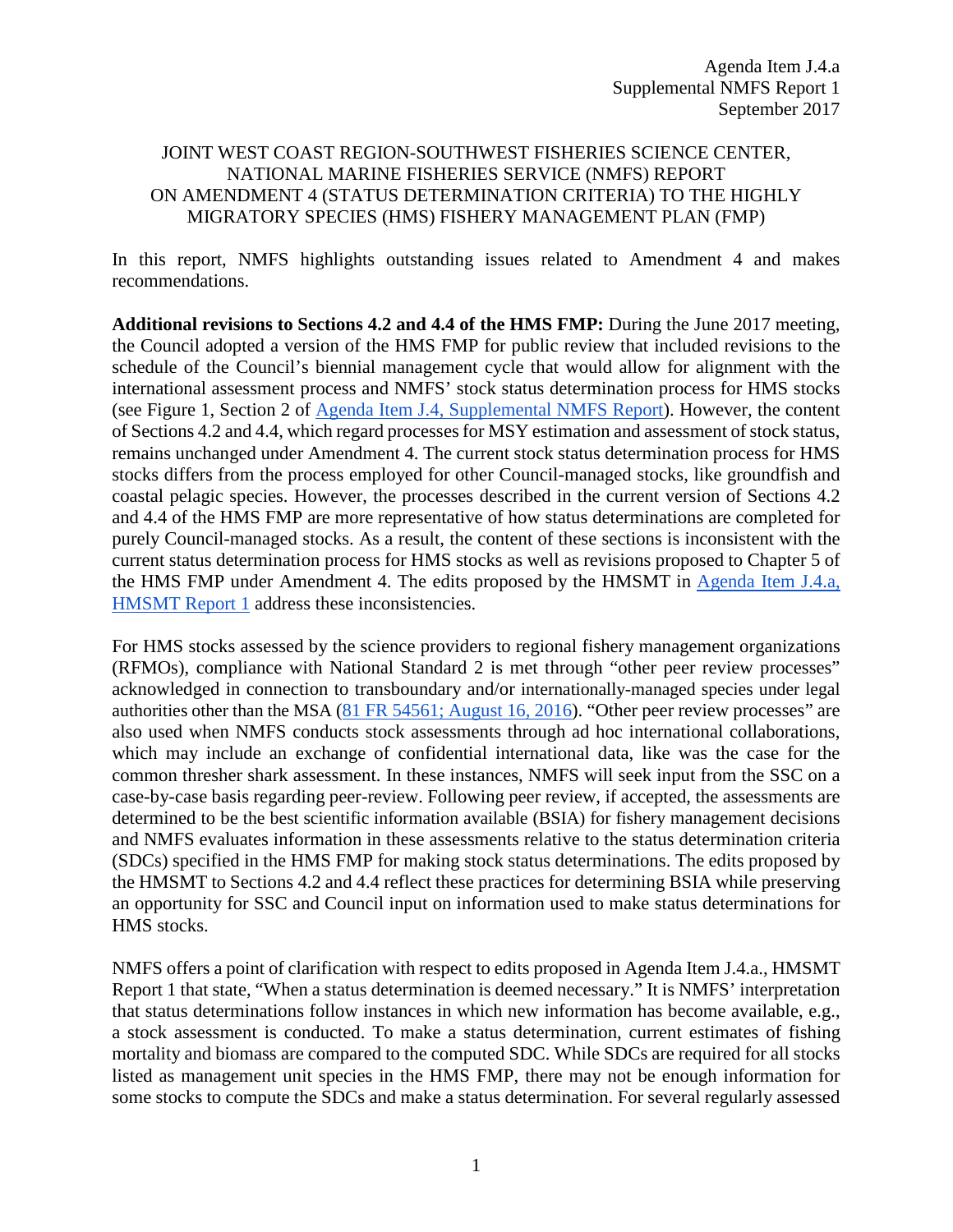HMS stocks, assessments do not occur every year (e.g., Pacific bluefin tuna). Therefore, it is unlikely that status determinations for these stocks would be updated annually. For unassessed stocks or stocks for which a full assessment has not been completed, the status may be determined to be "unknown."

*RECOMMENDATION: HMS stock status determination processes were discussed at the September 2016, March 2017, and June 2017 Council meetings. NMFS reviewed Agenda Item J.4.a, HMSMT Report 1, including proposed revisions to Sections 4.2 and 4.4, and found that the HMSMT's recommendations would resolve inconsistencies within the currently adopted Amendment and clarify status determination processes applicable for HMS stocks. Once the Council adopts its final Amendment 4, NMFS will make it available for a 60-day public comment period prior to making a final decision to approve Amendment 4. Therefore, NMFS recommends that the Council include these revisions in their final adoption of Amendment 4 at this meeting.*

**Updates to Regulations at 50 CFR 660.709:** During the June 2017 Council meeting, the Council adopted proposed revisions to Chapter 5 of the FMP to change the schedule of the biennial management cycle for public review such that the three-meeting biennial management cycle would take place during September, November, and March meetings instead of during June, September, and November meetings; however, the schedule would continue to start on even years (se[e Agenda](http://www.pcouncil.org/wp-content/uploads/2017/03/J4a_Sup_NMFS_Rpt_Mar2017BB.pdf)  [Item J.4, Supplemental NMFS Report,](http://www.pcouncil.org/wp-content/uploads/2017/03/J4a_Sup_NMFS_Rpt_Mar2017BB.pdf) Figure 1: A schedule to align NMFS' stock status determination process with the Council's biennial management cycle). The biennial management cycle described in regulation at 50 CFR 660.709 is inconsistent with proposed revisions under Amendment 4 to the HMS FMP, and would need to be revised to reflect the new management review schedule.

*RECOMMENDATION: NMFS recommends that the Council propose specific revisions to the regulations at 50 CFR 660.709 (or in the alternative task staff to develop the specific language) such that they are consistent with changes to the biennial management cycle in Amendment 4. For example, the Council may wish to revise the regulations so that the details of the biennial management cycle remain in regulation, but in updated form, or are replaced with a simple crossreference to the HMS FMP.*

**Updates to the Council's Operating Procedures (COP 9; Schedule 5):** During its June 2017 meeting, the Council adopted for public review proposed revisions to chapter 5 of the FMP, which would change the biennial management review cycle. Similar to the situation concerning regulations at 50 CFR 660.709, COP 9 is inconsistent with proposed revisions in under Amendment 4 to the HMS FMP, and would need to be revised to reflect the new management review schedule. If NMFS approves Amendment 4, then COP 9 should be revised accordingly. NMFS has reviewed proposed revisions to the COP 9, Schedule 5 in [Agenda Item H.4, Attachment](http://www.pcouncil.org/wp-content/uploads/2017/08/H4_Att1_COP9_SCHEDULE_5_HMS_revisions_SEPT2017BB.pdf)  [1.](http://www.pcouncil.org/wp-content/uploads/2017/08/H4_Att1_COP9_SCHEDULE_5_HMS_revisions_SEPT2017BB.pdf) These revisions adequately address the inconsistencies between the proposed revisions to the FMP and the current COP.

*RECOMMENDATION: NMFS recommends that the Council amend COP 9, consistent with and effective upon NMFS approval of Amendment 4 to the HMS FMP.*